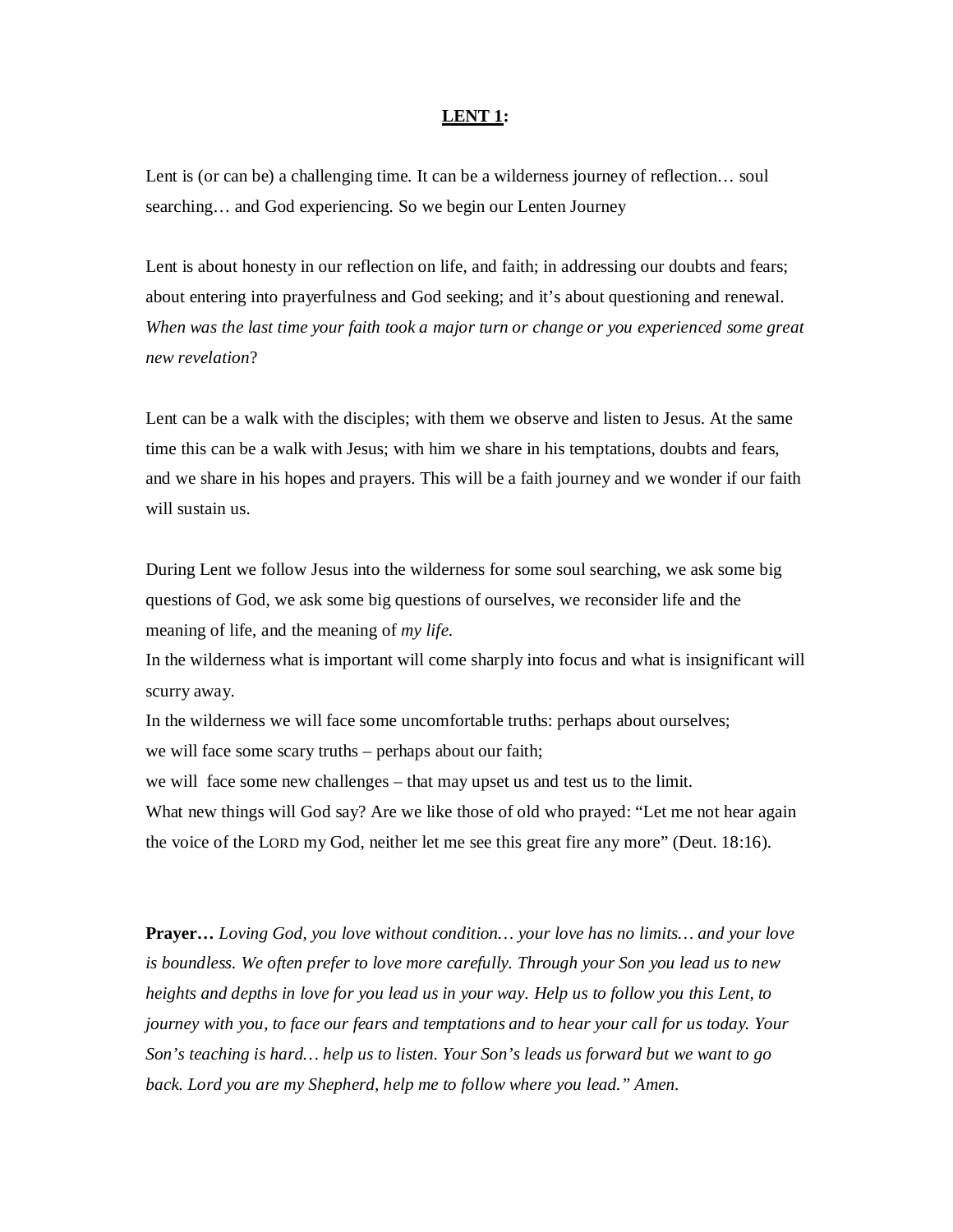## Two people to read: **Matthew 4:1-11 & Psalm 119:105**

We begin by reflecting upon the wisdom of the Word. God's word to those in the past was declared to be "a light for our path" (Psalm 119:105). Some may say that the same is true for them today.

## **Question:**

What do we mean when we say, "a light for my path"? Can you think of an example, *i.e.,* a real life situation? This may not come to you immediately but take a moment to think back, or perhaps you have a situation from this week?

The LORD has been the guide of His people Israel. This was their great confession. The great occasions that the Jews might remember where the Lord was experienced as their Shepherd… Yahweh with the patriarchs… with Abraham, Isaac and Jacob, in the descent to Egypt and most especially with Moses in the return. Also, during the times of invasion, deportation, return and restoration.

This happened to other nations (every other nation?) but the Jews believed the Lord was their Shepherd.

Jesus seeks to know the Lord as his Shepherd… in the wilderness. Ponder this. How might the Lord have led him thus far to his baptism and to the wilderness? Is the Lord with him now in the wilderness? Is he sure among his temptations and doubts – are we sure when in our wilderness, temptations and doubts? Did the LORD lead me to this wilderness? Is Yahweh with me? Where are you? **Read aloud Ps 23**.

Might Jesus remember these:

**Hosea 6:8:** He has shown you, O mortal, what is good. And what does the LORD require of you? To act justly and to love mercy and to walk humblywith your God.

**Jeremiah 1:5:** "Before I formed you in the womb I knew you, before you were born I set you apart; I appointed you as a prophet to the nations."

**Most of the Psalms** echo what we often experience.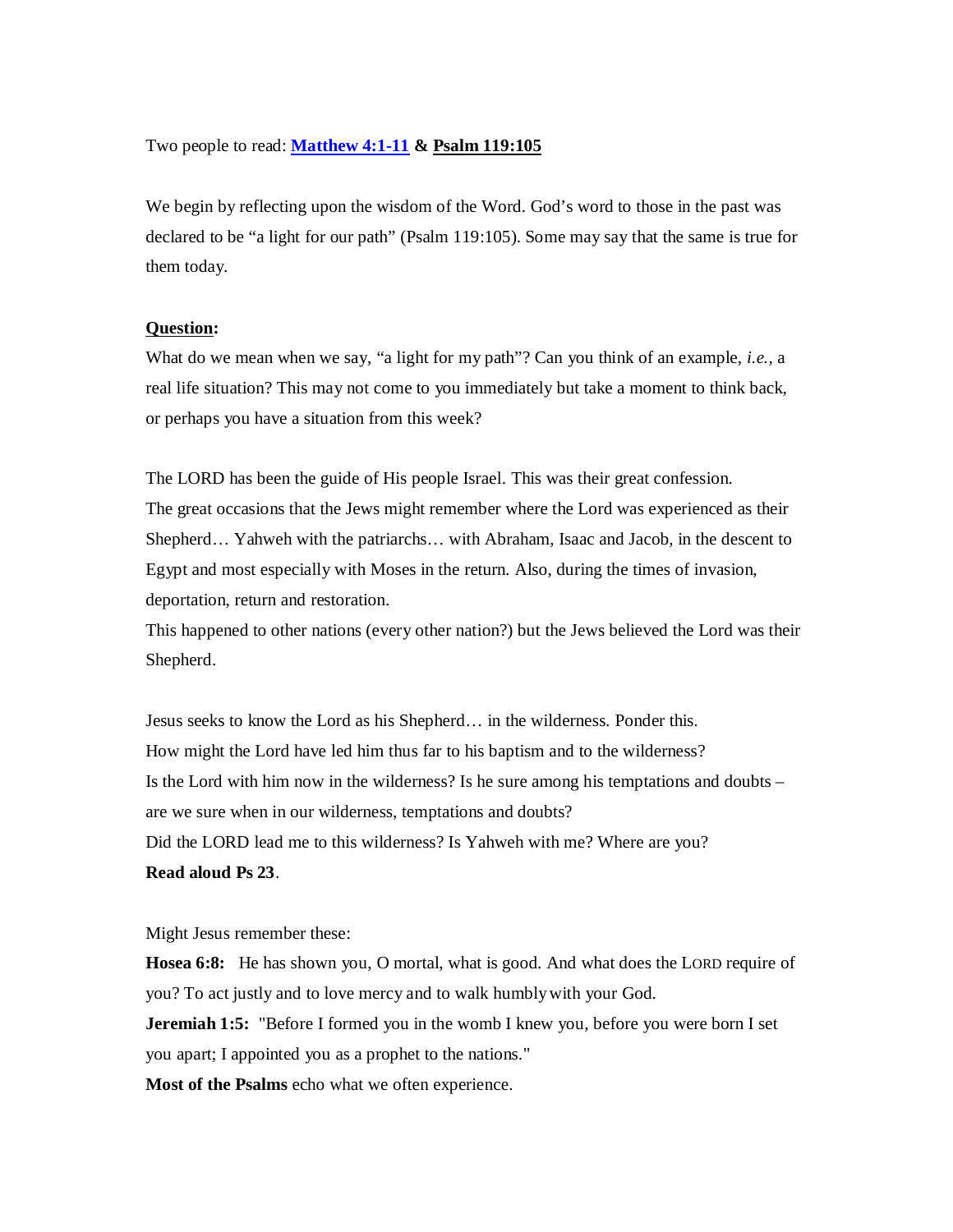Think on the many Old Testament stories which were the basis of Jesus' faith tradition: the Genesis Creation Story; Noah, Abraham, Isaac and Joseph; Moses: deliverance and the Exodus and 10 Commandments; Samson; Daniel; Jonah; the Judges; the Prophets. These are precious faith stories to every Jew. Remember when you learnt them.

These Old Testament faith stories would be the shadow of what was to come, these were the 'foretaste'. Our focus is not these stories but **Jesus: Listen to him**.

Meditating on the Old Testament seems to be easier than meditating upon the Gospel of Jesus for many – why? Isn't *love's way* so much harder than *law*?

From the time of Jesus… from the time when Jesus said, "you have heard it said, but now I say unto you…" his teaching was hard to accept - it seems to be just as hard now.

Jesus pronounced the most incredible forgiveness… "forgiveness unconditional" yet we try to condition it.

**Mark 2:** And when they could not bring him to Jesus because of the crowd, they removed the roof above him; and after having dug through it, they let down the mat on which the paralytic lay. <sup>5</sup>When Jesus saw their faith, he said to the paralytic, 'Son, your sins are forgiven.' <sup>6</sup>Now some of the scribes were sitting there, questioning in their hearts,  $\frac{7}{1}$ Why does this fellow speak in this way? It is blasphemy! Who can forgive sins but God alone?' **BLASPHEMY!**

**James 5:** Are any among you suffering? They should pray. Are any cheerful? They should sing songs of praise. <sup>14</sup>Are any among you sick? They should call for the elders of the church and have them pray over them, anointing them with oil in the name of the Lord. <sup>15</sup>The prayer of faith will save the sick, and the Lord will raise them up; and anyone who has committed sins will be forgiven. **BLASPHEMY!** 

## **BLASPHEMY TO THE JEWS… AND BLASPHEMY TO THE CHRISTIANS.**

In the wilderness Jesus considers the Father's great love, the Father's grace, the Father's kind of forgiveness and wonders how he will teach it, share it, convey it?

Dare we have a Wilderness experience where we question and doubt and wonder?